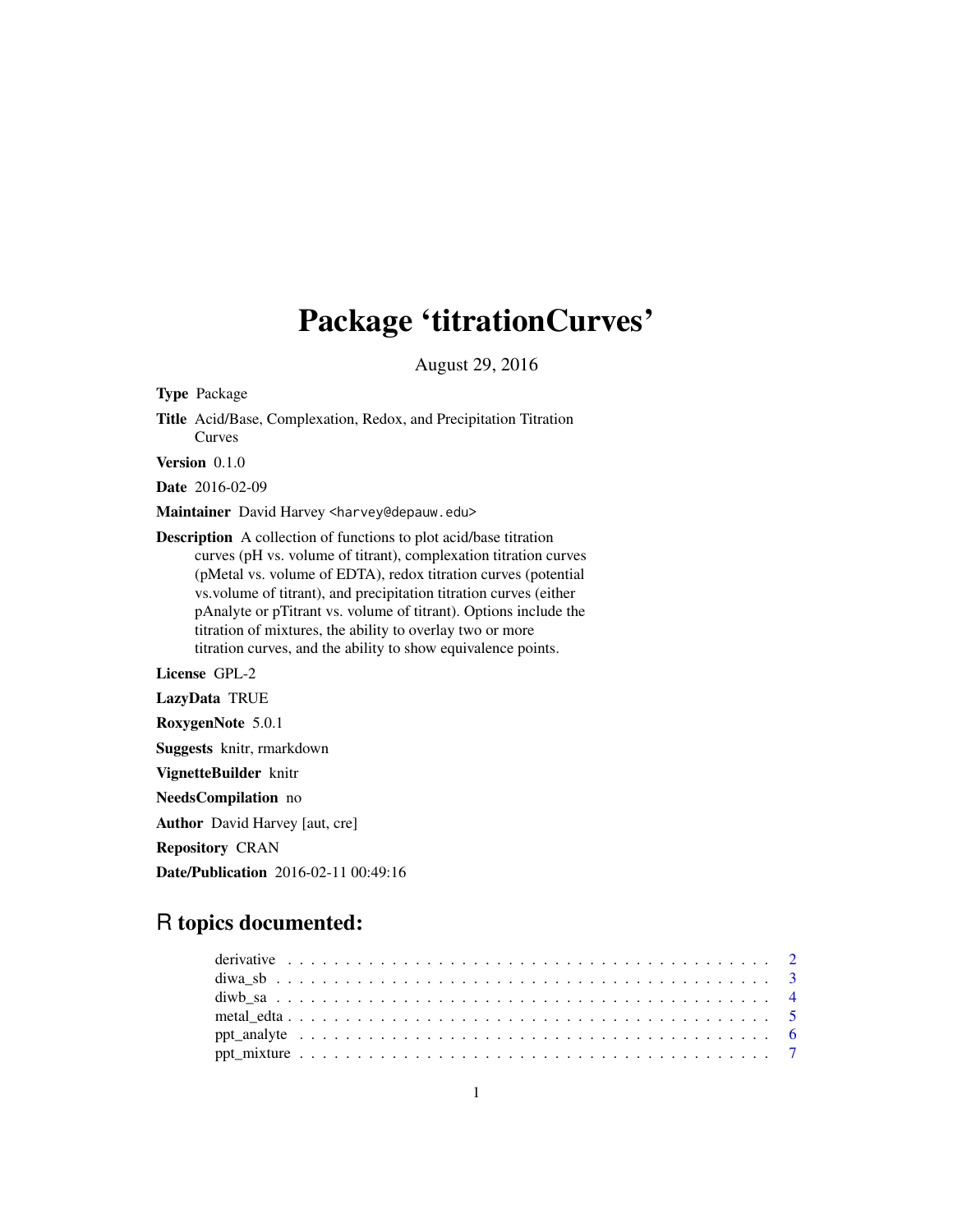#### <span id="page-1-0"></span>2 derivative contract of the contract of the contract of the contract of the contract of the contract of the contract of the contract of the contract of the contract of the contract of the contract of the contract of the c

| Index |  |
|-------|--|
|       |  |
|       |  |
|       |  |
|       |  |
|       |  |
|       |  |
|       |  |
|       |  |
|       |  |
|       |  |

derivative *Derivative Titration Curves*

#### Description

Given a two-column data frame, with volumes of titrant in the first column and pH, pAnalyte, pTitrant, pMetal, or solution potential in the second column, this function calculates and plots the associated first-derivative and second derivative titration curves.

#### Usage

```
derivative(df, plot = TRUE, ...)
```
#### Arguments

| df   | A data frame with two columns; the first column must contain the volumes of<br>titrant and the second column must contain values for the associated pH, pAn-<br>alyte, pTitrant, pMetal, or solution potential. A typical object to pass to this<br>function is that created by the other functions in this package; however, the data<br>frame can be one prepared separately, provided that it matches the structure de- |
|------|----------------------------------------------------------------------------------------------------------------------------------------------------------------------------------------------------------------------------------------------------------------------------------------------------------------------------------------------------------------------------------------------------------------------------|
|      | fined above.                                                                                                                                                                                                                                                                                                                                                                                                               |
| plot | Logical; if TRUE, plots the titration curve.                                                                                                                                                                                                                                                                                                                                                                               |
| .    | Additional arguments to pass to plot() function.                                                                                                                                                                                                                                                                                                                                                                           |

#### Value

A list that consists of two data frames, one for the first derivative titration curve and one for the second derivative titration curve.

#### Author(s)

David T. Harvey, DePauw University. <harvey@depauw.edu>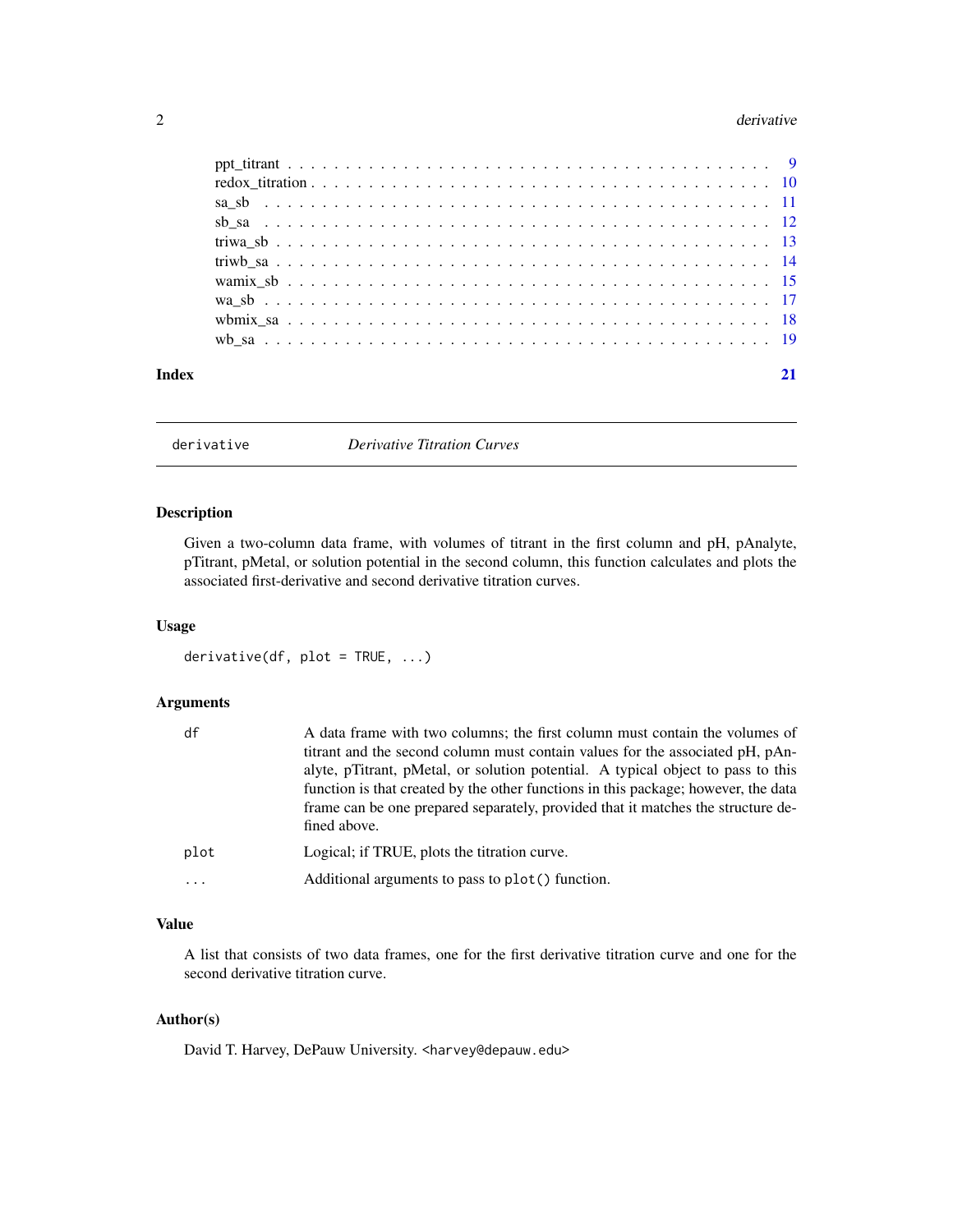#### <span id="page-2-0"></span>diwa\_sb 3

#### Examples

```
### Derivative weak acid/strong base titration curves
ab = wa_s b()ex16 = derivative(ab)
str(ex16)
```
diwa\_sb *Titration Curve for Diprotic Weak Acid*

#### Description

This function calculates and plots the titration curve for a diprotic weak acid analyte using a monoprotic strong base as the titrant. The calculation uses a single master equation that finds the volume of titrant needed to achieve a fixed pH, as outlined in R. de Levie's *Principles of Quantitative Chemical Analysis* (McGraw-Hill, 1997).

#### Usage

```
diwa_sb(conc.acid = 0.1, conc.base = 0.1, pka1 = 5, pka2 = 9,
 pkw = 14, vol.acid = 50, plot = TRUE, eqpt = FALSE, overlay = FALSE,
  ...)
```
#### Arguments

| conc.acid | Molar concentration of the diprotic weak acid analyte; defaults to 0.10 M.                             |
|-----------|--------------------------------------------------------------------------------------------------------|
| conc.base | Molar concentration of the strong base titrant; defaults to 0.10 M.                                    |
| pka1      | The pKa1 value for the diprotic weak acid analyte; defaults to a pKa1 of 5.                            |
| pka2      | The pKa2 value for the diprotic weak acid analyte; defaults to a pKa2 of 9.                            |
| pkw       | The pKw (or pKs) value for the solvent; defaults to water as a solvent with a<br>$pKw$ of 14.          |
| vol.acid  | Initial volume, in mL, of the solution that contains the weak acid analyte; de-<br>faults to 50.00 mL. |
| plot      | Logical; if TRUE, plots the titration curve.                                                           |
| eqpt      | Logical; if TRUE, draws a vertical line at the titration curve's equivalence point.                    |
| overlay   | Logical; if TRUE, adds the current titration curve to the existing titration curve.                    |
| $\ddots$  | Additional arguments to pass to plot() function.                                                       |

#### Value

A two-column data frame that contains the volume of titrant in the first column and the solution's pH in the second column. Also produces a plot of the titration curve with options to display the equivalence point and to overlay titration curves.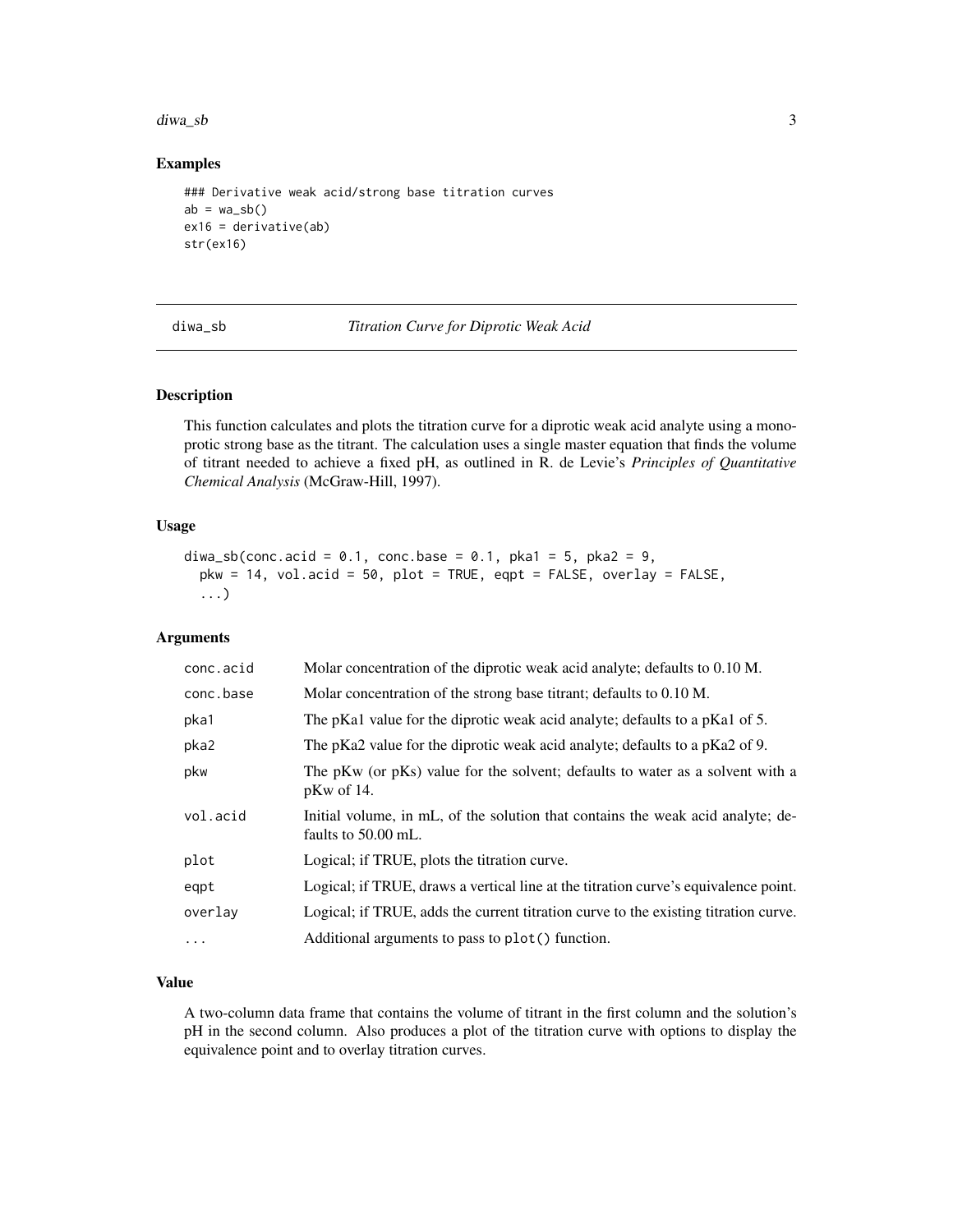#### Author(s)

David T. Harvey, DePauw University. <harvey@depauw.edu>

#### Examples

```
### Simple titration curve with equivalence points
ex5 = diwa_s^b(eqpt = TRUE)head(ex5)
### Overlay titration curves using different pKa1 and pKa2 values
diwa_s b(pka1 = 5, pka2 = 9, eqpt = TRUE)diwa_s b (pka1 = 6, pka2 = 10, overlay = TRUE)diwa_s b (pka1 = 4, pka2 = 8, overlay = TRUE)
```
diwb\_sa *Titration Curve for Diprotic Weak Base*

#### Description

This function calculates and plots the titration curve for a diprotic weak base analyte using a monoprotic strong acid as the titrant. The calculation uses a single master equation that finds the volume of titrant needed to achieve a fixed pH, as outlined in R. de Levie's *Principles of Quantitative Chemical Analysis* (McGraw-Hill, 1997).

#### Usage

```
diwb_sa(conc.base = 0.1, conc.acid = 0.1, pka1 = 5, pka2 = 9,
 pkw = 14, vol.base = 50, plot = TRUE, eqpt = FALSE, overlay = FALSE,
  ...)
```

| conc.base | Molar concentration of the diprotic weak base analyte; defaults to 0.10 M.                                                                       |
|-----------|--------------------------------------------------------------------------------------------------------------------------------------------------|
| conc.acid | Molar concentration of the strong base titrant; defaults to 0.10 M.                                                                              |
| pka1      | The pKa1 value for the diprotic weak base analyte's conjugate weak acid; de-<br>faults to a pKa1 of 5, or a pKb2 of 9 for the weak base analyte. |
| pka2      | The pKa2 value for the diprotic weak base analyte's conjugate weak acid; de-<br>faults to a pKa2 of 9, or a pKb1 of 5.                           |
| pkw       | The pKw (or pKs) value for the solvent; defaults to water as a solvent with a<br>$pKw$ of 14.                                                    |
| vol.base  | The initial volume, in mL, of the solution that contains the weak base analyte;<br>defaults to 50.00 mL.                                         |
| plot      | Logical; if TRUE, plots the titration curve.                                                                                                     |
| eqpt      | Logical; if TRUE, draws a vertical line at the titration curve's equivalence point.                                                              |
| overlay   | Logical; if TRUE, adds the current titration curve to the existing titration curve.                                                              |
| $\cdots$  | Additional arguments to pass to plot() function.                                                                                                 |

<span id="page-3-0"></span>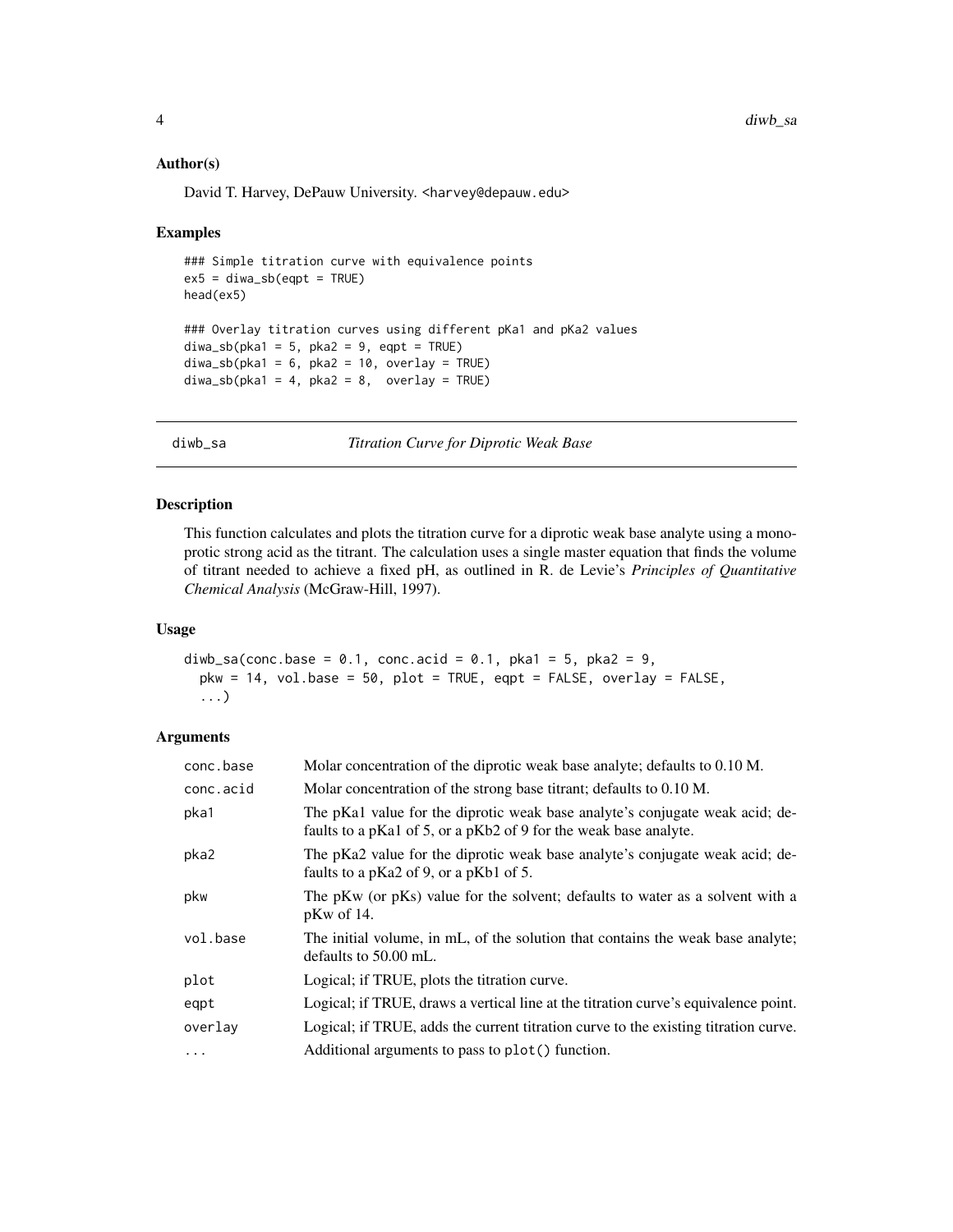#### <span id="page-4-0"></span>metal\_edta 5

#### Value

A two-column data frame that contains the volume of titrant in the first column and the solution's pH in the second column. Also produces a plot of the titration curve with options to display the equivalence point and to overlay titration curves.

#### Author(s)

David T. Harvey, DePauw University. <harvey@depauw.edu>

#### Examples

```
### Simple titration curve with equivalence points
ex6 = diwb\_sa(eqpt = TRUE)head(ex6)
### Overlay titration curves using different pKa1 and pKa2 values
divb<sub>-</sub>sa(pka1 = 5, pka2 = 9, eqpt = TRUE)
divb<sub>-</sub>sa(pka1 = 6, pka2 = 10, overlay = TRUE)
divb<sub>-</sub>sa(pka1 = 4, pka2 = 8, overlay = TRUE)
```
metal\_edta *Complexation Titration Curve*

#### Description

This function calculates and plots the titration curve for a metal ion analyte using EDTA as the titrant. The calculation uses a single master equation that finds the volume of titrant needed to achieve a fixed concentration of the metal ion, pM, as outlined in R. de Levie's *Principles of Quantitative Chemical Analysis* (McGraw-Hill, 1997).

#### Usage

```
metal_edta(conc.metal = 0.1, conc.edta = 0.1, vol.metal = 50, ph = 10,
  logkf = 8.79, alpha.metal = 1, plot = TRUE, eqpt = TRUE,
 overlay = FALSE, ...)
```

| conc.metal | Molar concentration of the metal ion analyte; defaults to 0.10 M.                                                                            |
|------------|----------------------------------------------------------------------------------------------------------------------------------------------|
| conc.edta  | Molar concentration of the EDTA titrant; defaults to 0.10 M.                                                                                 |
| vol.metal  | Initial volume, in mL, of the solution that contains the metal ion analyte; defaults<br>to $50.00$ mL.                                       |
| ph         | The pH of the solution, which is used to calculate the fraction of EDTA present<br>in its fully deprotonated form; defaults to a pH of 10.   |
| logkf      | The log of the formation constant, Kf, for the metal-EDTA complex; defaults to<br>8.79, which is the value for the complex of Mg2+ and EDTA. |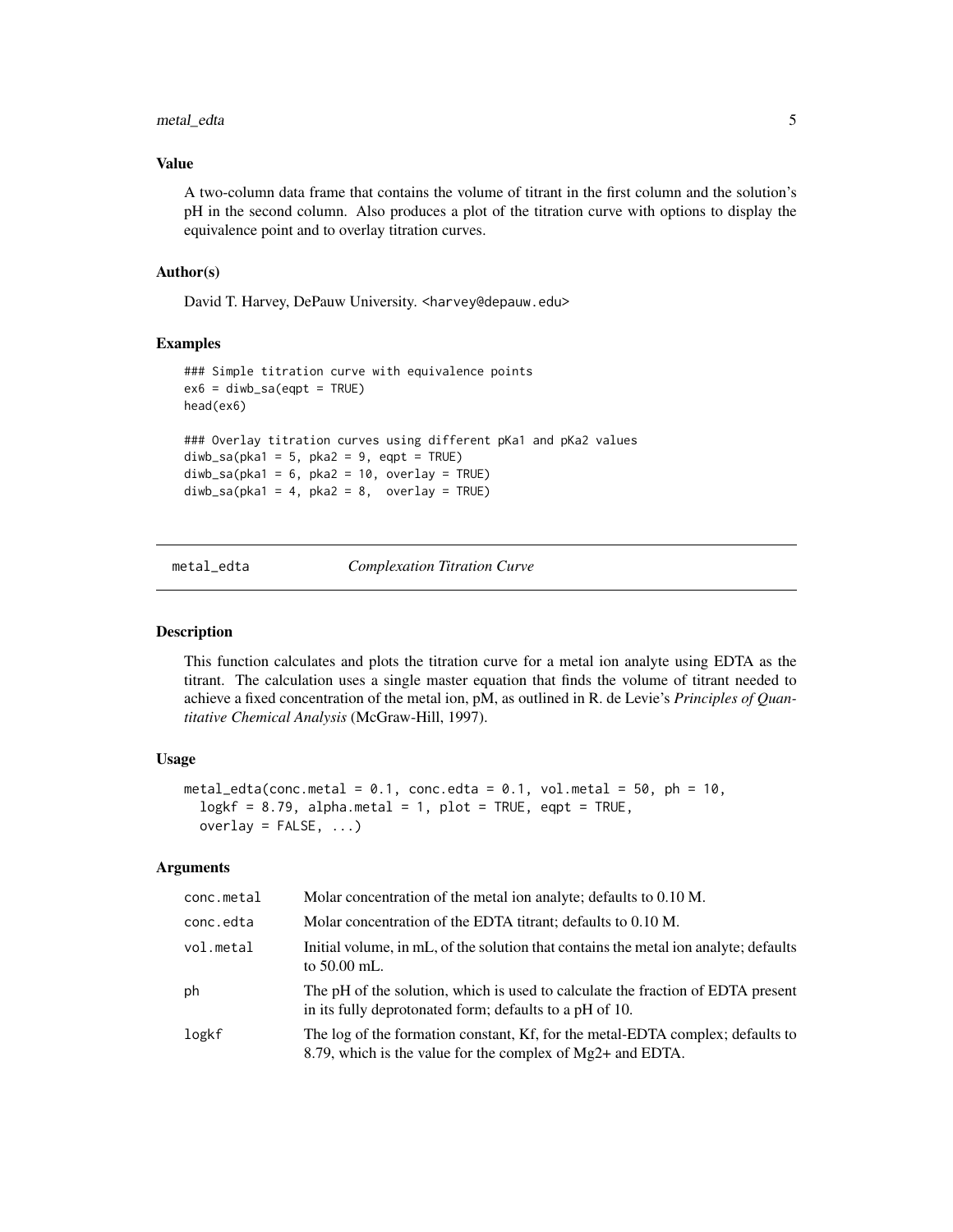<span id="page-5-0"></span>

| alpha.metal | The fraction of the metal ion analyte that is not complexed by an auxiliary com-<br>plexing agent; defaults to 1, the value when there is no secondary complexing<br>agent present. |
|-------------|-------------------------------------------------------------------------------------------------------------------------------------------------------------------------------------|
| plot        | Logical; if TRUE, plots the titration curve.                                                                                                                                        |
| eqpt        | Logical; if TRUE, draws a vertical line at the titration curve's equivalence point.                                                                                                 |
| overlav     | Logical; if TRUE, adds the current titration curve to the existing titration curve.                                                                                                 |
| $\cdots$    | Additional arguments to pass to plot() function.                                                                                                                                    |

#### Value

A two-column data frame that contains the volume of titrant in the first column and the solution's pMetal in the second column. Also produces a plot of the titration curve with options to display the equivalence point and to overlay titration curves.

#### Author(s)

David T. Harvey, DePauw University. <harvey@depauw.edu>

#### Examples

```
### Simple titration curve with equivalence point
ex11 = metal\_edta(eqpt = TRUE)head(ex11)
### Overlay titration curves using different pH values
metal_edta(ph = 12, eqpt = TRUE)
metal_edta(ph = 10, overlay = TRUE)
metal\_edta(ph = 8, overlay = TRUE)
```
ppt\_analyte *Precipitation Titration Curve: Monitoring pAnalyte*

#### Description

This function calculates and plots the precipitation titration curve for an analyte and a titrant that form a precipitate with a 1:1 stoichiometry. The calculation uses a single master equation that finds the volume of titrant needed to achieve a fixed concentration of the analyte, expressed as pAnalyte, as outlined in R. de Levie's *Principles of Quantitative Chemical Analysis* (McGraw-Hill, 1997).

#### Usage

```
ppt_analyte(conc.analyte = 0.025, conc.titrant = 0.05, vol.analyte = 50,
 p ksp = 16.08, plot = TRUE, eqpt = FALSE, overlay = FALSE, ...)
```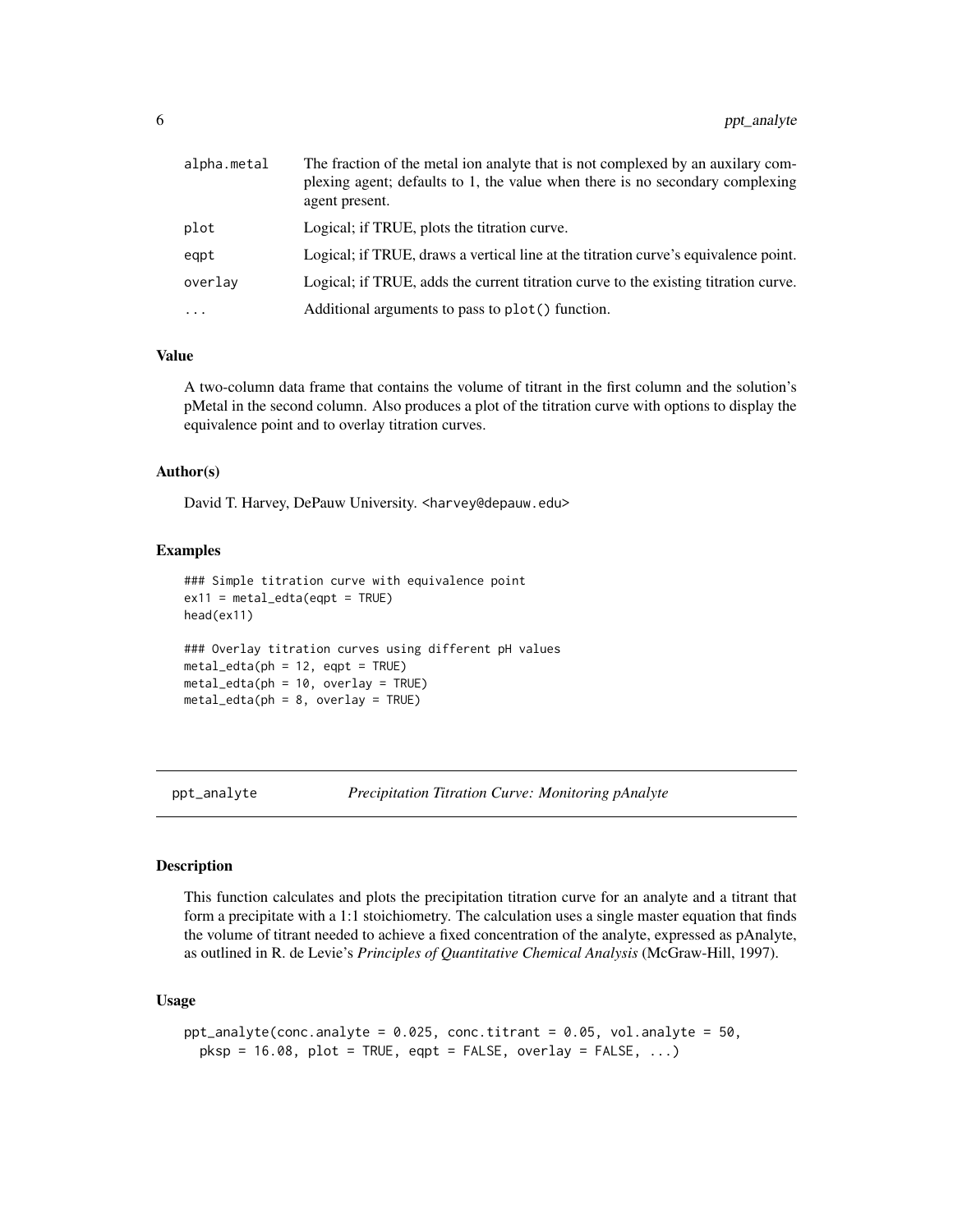#### <span id="page-6-0"></span>ppt\_mixture 7

#### **Arguments**

| conc.analyte | Molar concentration of the analyte; defaults to 0.025 M.                                      |
|--------------|-----------------------------------------------------------------------------------------------|
| conc.titrant | Molar concentration of the titrant; defaults to 0.050 M.                                      |
| vol.analyte  | The initial volume, in mL, of the solution containing the analyte; defaults to<br>$50.00$ mL. |
| pksp         | The pKsp value for the precipitate; defaults to $16.08$ , which is the pKsp for AgI.          |
| plot         | Logical; if TRUE, plots the titration curve.                                                  |
| eqpt         | Logical; if TRUE, draws a vertical line at the titration curve's equivalence point.           |
| overlay      | Logical; if TRUE, adds the current titration curve to the existing titration curve.           |
| $\cdots$     | Additional arguments to pass to plot() function.                                              |

#### Value

A two-column data frame that contains the volume of titrant in the first column and the solution's pAnalyte in the second column. Also produces a plot of the titration curve with options to display the equivalence point and to overlay titration curves.

#### Author(s)

David T. Harvey, DePauw University. <harvey@depauw.edu>

#### Examples

```
### Simple titration curve with equivalence point
ex13 = ppt_analyte(eqpt = TRUE)
head(ex13)
### Overlay titration curves using different pKsp values
ppt_analyte(pksp = 16, eqpt = TRUE)
ppt_analyte(pksp = 14, overlay = TRUE)
ppt_analyte(pksp = 12, overlay = TRUE)
```
ppt\_mixture *Precipitation Titration Curve: Mixture of Analytes*

#### Description

This function calculates and plots the precipitation titration curve for a mixture of two analytes using a titrant that form precipitates with 1:1 stoichiometries. The calculation uses a single master equation that finds the volume of titrant needed to achieve a fixed concentration of titrant, expressed as pTitrant, as outlined in R. de Levie's *Principles of Quantitative Chemical Analysis* (McGraw-Hill, 1997).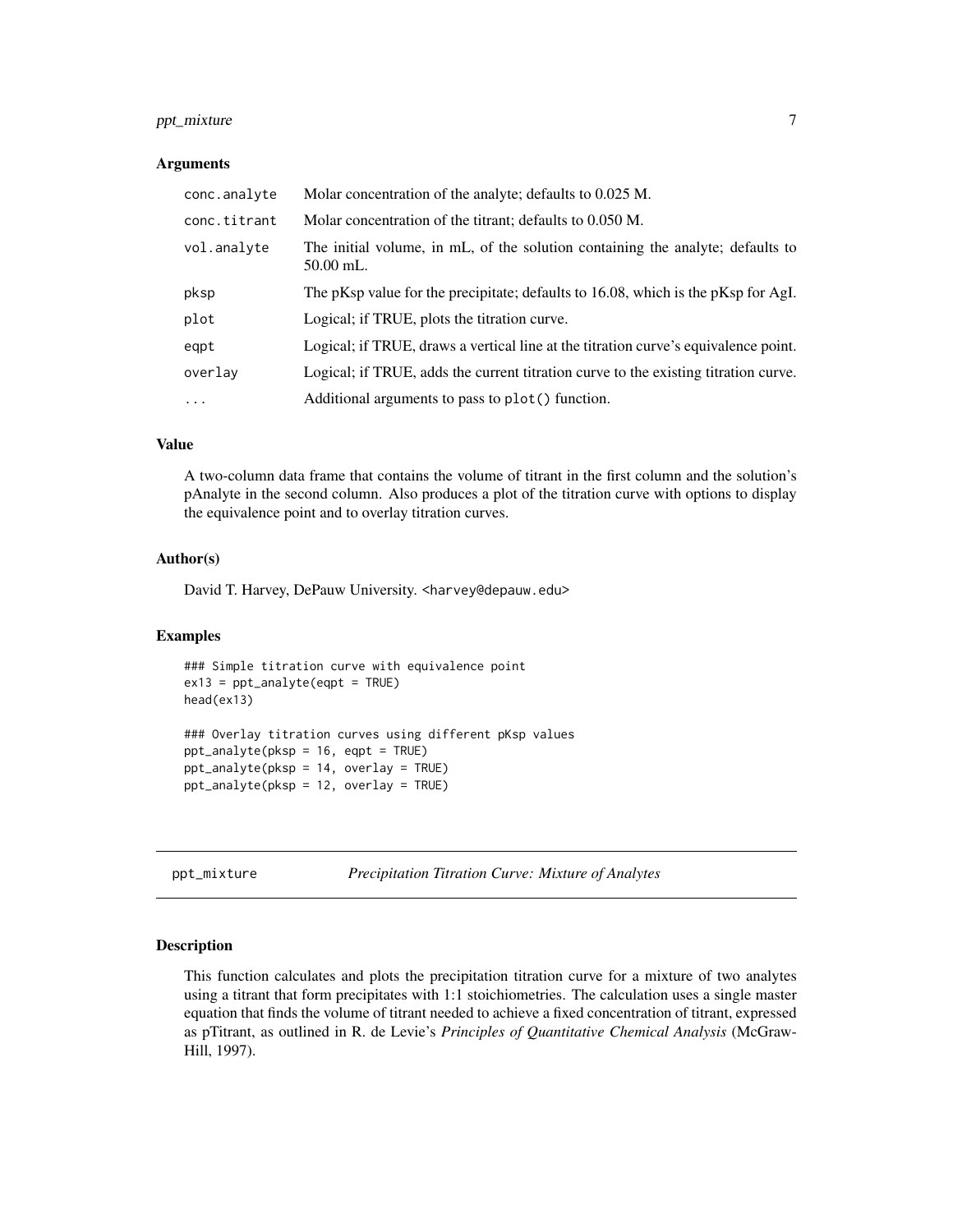#### Usage

```
ppt_mixture(conc.analyte1 = 0.05, conc.analyte2 = 0.05, vol.analyte = 25,
  conc.titrant = 0.05, pksp1 = 16.08, pksp2 = 11.97, plot = TRUE,
  eqpt = FALSE, overlap = FALSE, ...)
```
### Arguments

| conc.analyte1 | Molar concentration of the first analyte; defaults to 0.050 M.                                          |
|---------------|---------------------------------------------------------------------------------------------------------|
| conc.analyte2 | Molar concentration of the second analyte; defaults to 0.050 M.                                         |
| vol.analyte   | The initial olume, in mL, of the solution containing the analyte; defaults to 25.00<br>mL.              |
| conc.titrant  | Molar concentration of the titrant; defaults to 0.050 M.                                                |
| pksp1         | The pKsp value for the first analyte's precipitate; defaults to 16.08, which is the<br>pKsp for AgI.    |
| pksp2         | The pKsp value for the second analyte's precipitate; defaults to 11.97, which is<br>the pKsp for AgSCN. |
| plot          | Logical; if TRUE, plots the titration curve.                                                            |
| eqpt          | Logical; if TRUE, draws a vertical line at the titration curve's equivalence point.                     |
| overlay       | Logical; if TRUE, adds the current titration curve to the existing titration curve.                     |
| $\ddots$ .    | Additional arguments to pass to plot() function.                                                        |

#### Value

A two-column data frame that contains the volume of titrant in the first column and the solution's pTitrant in the second column. Also produces a plot of the titration curve with options to display the equivalence point and to overlay titration curves.

#### Author(s)

David T. Harvey, DePauw University. <harvey@depauw.edu>

#### Examples

```
### Simple titration curve with equivalence points
ex15 = <math>ppt\_mixture(eqpt = TRUE)</math>head(ex15)
### Overlay mixture titration curves using different pKsp values
ppt_mixture(pksp1 = 16, pksp2 = 12, eqpt = TRUE)
ppt_mixture(pksp1 = 14, pksp2 = 10, overlay = TRUE)
```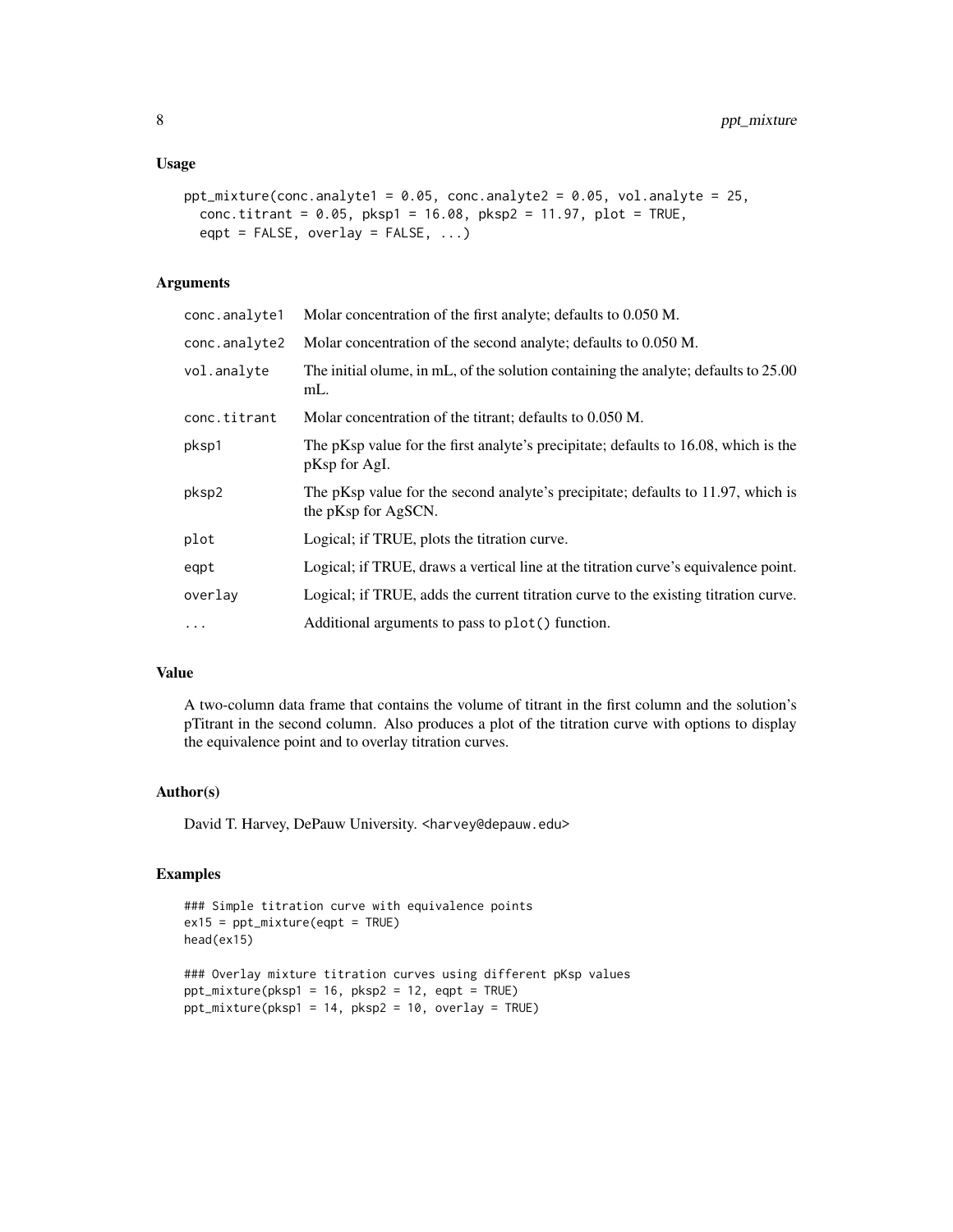<span id="page-8-0"></span>

#### Description

This function calculates and plots the precipitation titration curve for an analyte and a titrant that form a precipitate with a 1:1 stoichiometry. The calculation uses a single master equation that finds the volume of titrant needed to achieve a fixed concentration of titrant, expressed as pTitrant, as outlined in R. de Levie's *Principles of Quantitative Chemical Analysis* (McGraw-Hill, 1997).

#### Usage

```
ppt\_titrant(conc. analyze = 0.025, conc.titrant = 0.05, vol. analyze = 50,pksp = 16.08, plot = TRUE, eqpt = FALSE, overlay = FALSE, ...)
```
#### Arguments

| conc.analyte | Molar concentration of the analyte; defaults to 0.025 M.                                 |
|--------------|------------------------------------------------------------------------------------------|
| conc.titrant | Molar concentration of the titrant; defaults to 0.050 M.                                 |
| vol.analyte  | Initital volume, in mL, of the solution containing the analyte; defaults to 50.00<br>mL. |
| pksp         | The pKsp value for the precipitate; defaults to 16.08, which is the pKsp for AgI.        |
| plot         | Logical; if TRUE, plots the titration curve.                                             |
| eqpt         | Logical; if TRUE, draws a vertical line at the titration curve's equivalence point.      |
| overlay      | Logical; if TRUE, adds the current titration curve to the existing titration curve.      |
| $\ddots$ .   | Additional arguments to pass to plot() function.                                         |

#### Value

A two-column data frame that contains the volume of titrant in the first column and the solution's pTitrant in the second column. Also produces a plot of the titration curve with options to display the equivalence point and to overlay titration curves.

#### Author(s)

David T. Harvey, DePauw University. <harvey@depauw.edu>

#### Examples

```
### Simple titration curve with equivalence point
ex14 = <math>ppt\_titrant(eqpt = TRUE)</math>head(ex14)
### Overlay titration curves using different pKsp values
ppt_titrant(pksp = 16, eqpt = TRUE)
ppt_titrant(pksp = 14, overlay = TRUE)
ppt_titrant(pksp = 12, overlay = TRUE)
```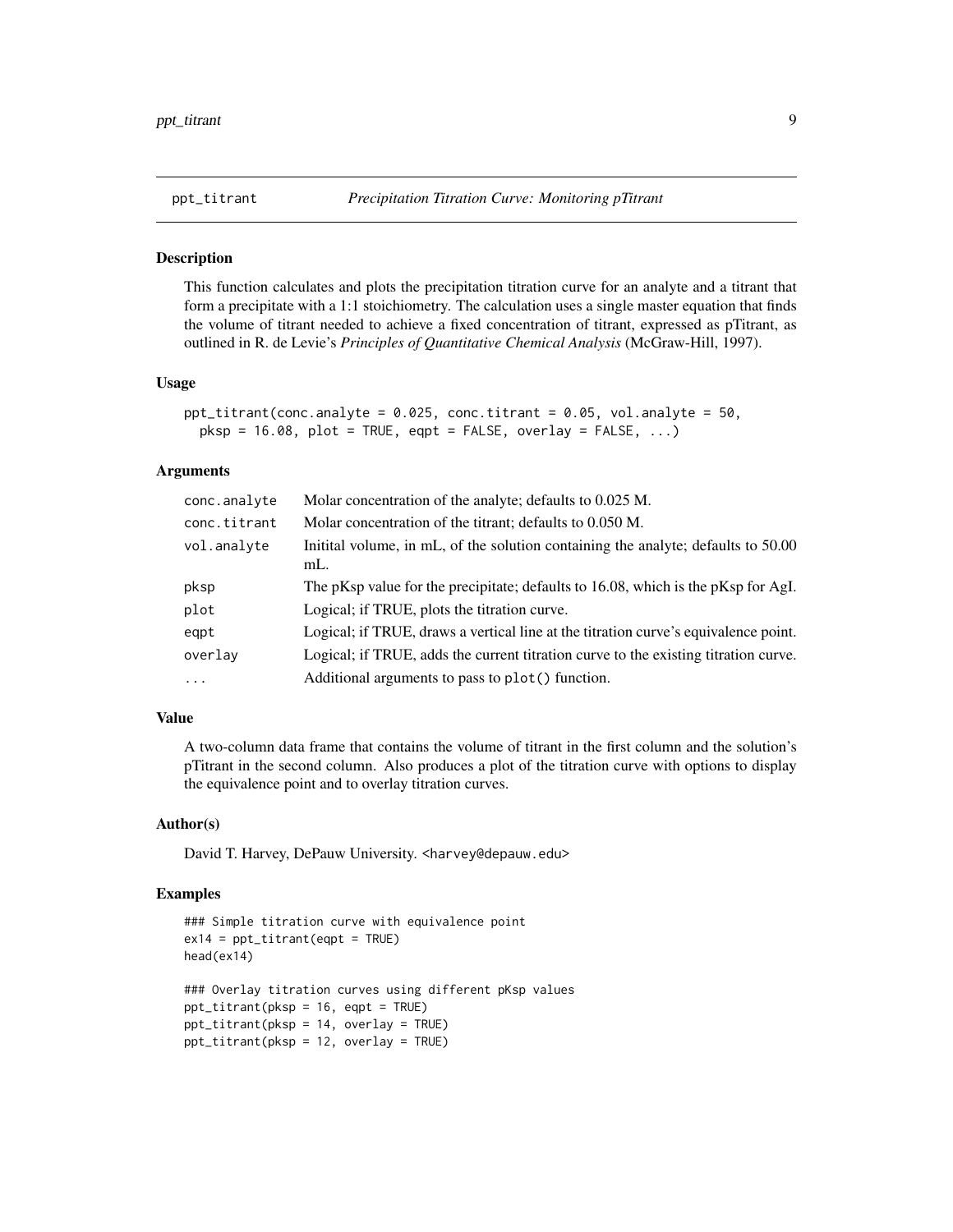<span id="page-9-0"></span>redox\_titration *Redox Titration Curve*

#### Description

This function calculates and plots the titration curve for a reducing agent analyte using an oxidizing agent as the titrant. The calculation uses a single master equation that finds the volume of titrant needed to achieve a fixed potential, as outlined in R. de Levie's *Principles of Quantitative Chemical Analysis* (McGraw-Hill, 1997).

#### Usage

```
redox_titration(conc.analyte = 0.01, vol.analyte = 25, pot.analyte = 0.77,
  elec.analyte = 1, conc.titrant = 0.01, pot.titrant = 1.7,
  elec.titrant = 1, plot = TRUE, eqpt = FALSE, overlay = FALSE, ...)
```
#### Arguments

| conc.analyte | Molar concentration of the analyte; defaults to 0.010 M.                                            |
|--------------|-----------------------------------------------------------------------------------------------------|
| vol.analyte  | Initial volume, in mL, of the solution containing the analyte; defaults to 25.00<br>mL.             |
| pot.analyte  | Standard state or formal potential for the analyte's half-reaction in V; defaults to<br>$0.77$ V.   |
| elec.analyte | The number, n, of electrons lost by the analyte in its oxidation half-reaction;<br>defaults to 1.   |
| conc.titrant | Molar concentration of the titrant; defaults to 0.010 M.                                            |
| pot.titrant  | Standard state or formal potential for the titrant's half-reaction in V; defaults to<br>1.7 V.      |
| elec.titrant | The number, n, of electrons gained by the analyte in its reduction half-reaction;<br>defaults to 1. |
| plot         | Logical; if TRUE, plots the titration curve.                                                        |
| eqpt         | Logical; if TRUE, draws a vertical line at the titration curve's equivalence point.                 |
| overlay      | Logical; if TRUE, adds the current titration curve to the existing titration curve.                 |
| $\cdots$     | Additional arguments to pass to plot() function.                                                    |

#### Value

A two-column data frame that contains the volume of titrant in the first column and the solution's potential in the second column. Also produces a plot of the titration curve with options to display the equivalence point and to overlay titration curves.

#### Author(s)

David T. Harvey, DePauw University. <harvey@depauw.edu>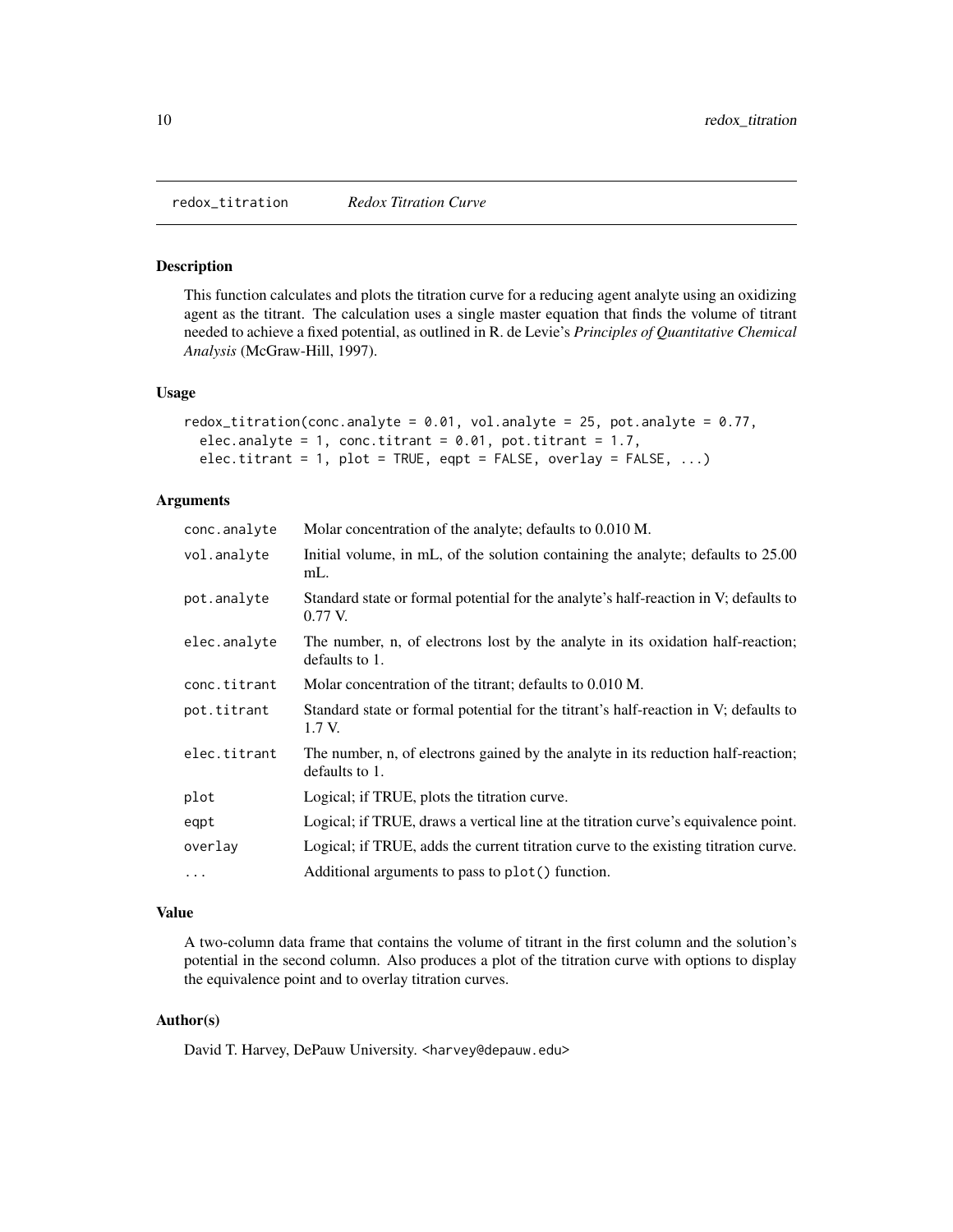<span id="page-10-0"></span> $sa\_sb$  11

#### Examples

```
### Simple titration curve with equivalence point
ex12 = redox\_titration(eqpt = TRUE)head(ex12)
### Overlay titration curves using different potentials for tirant
redox_titration(pot.titrant = 1.7, eqpt = TRUE)
redox_titration(pot.titrant = 1.5, overlay = TRUE)
redox_titration(pot.titrant = 1.3, overlay = TRUE)
```
#### sa\_sb *Titration Curve for a Strong Acid*

#### Description

This function calculates and plots the titration curve for a monoprotic strong acid analyte using a monoprotic strong base as the titrant. The calculation uses a single master equation that finds the volume of titrant needed to achieve a fixed pH, as outlined in R. de Levie's *Principles of Quantitative Chemical Analysis* (McGraw-Hill, 1997).

#### Usage

```
sa\_sb(conc.acid = 0.1, conc.base = 0.1, pkw = 14, vol.acid = 50,
 plot = TRUE, eqpt = FALSE, overlay = FALSE, ...)
```
#### Arguments

| conc.acid | Molar concentration of the strong acid analyte; defaults to 0.10 M.                                      |
|-----------|----------------------------------------------------------------------------------------------------------|
| conc.base | Molar concentration of the strong base titrant; defaults to 0.10 M.                                      |
| pkw       | The pKw (or pKs) value for the solvent; defaults to water as a solvent with a<br>$pKw$ of 14.            |
| vol.acid  | Initial volume, in mL, of the solution that contains the strong acid analyte; de-<br>faults to 50.00 mL. |
| plot      | Logical; if TRUE, plots the titration curve.                                                             |
| eqpt      | Logical; if TRUE, draws a vertical line at the titration curve's equivalence point.                      |
| overlay   | Logical; if TRUE, adds the current titration curve to the existing titration curve.                      |
| $\ddots$  | Additional arguments to pass to plot() function.                                                         |

#### Value

A two-column data frame that contains the volume of titrant in the first column and the solution's pH in the second column. Also produces a plot of the titration curve with options to display the equivalence point and to overlay titration curves.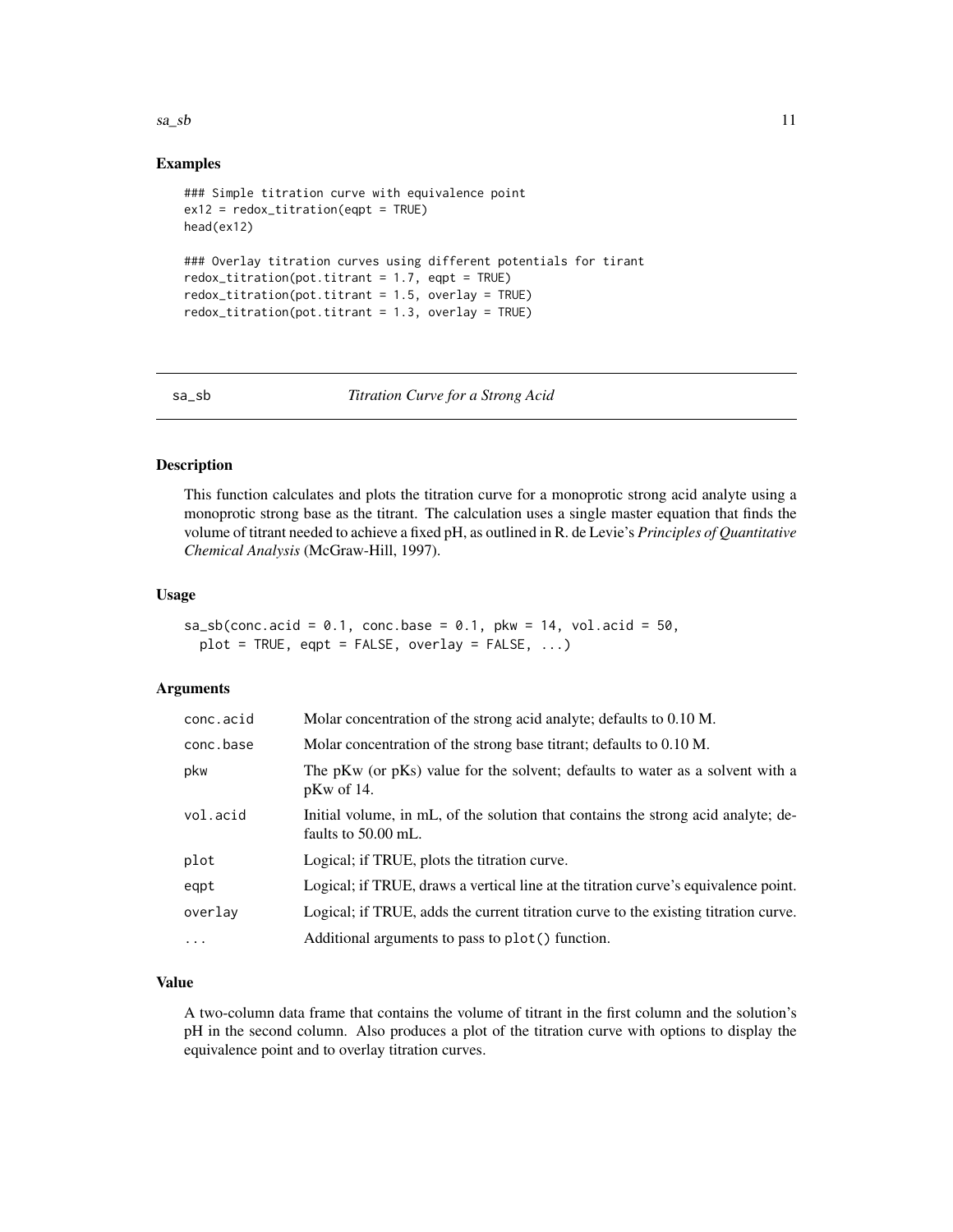#### Author(s)

David T. Harvey, DePauw University. <harvey@depauw.edu>

#### Examples

```
### Simple titration curve with equivalence point
ex1 = sa_s b(eqpt = TRUE)head(ex1)
### Overlay titration curves
sa_s b (conc.base = 0.10)sa\_sb(conc.base = 0.15, overlap = TRUE)sa\_sb(conc.base = 0.20, overlap = TRUE)
```
sb\_sa *Titration Curve for a Strong Base*

#### Description

This function calculates and plots the titration curve for a monoprotic strong base analyte using a monoprotic strong acid as the titrant. The calculation uses a single master equation that finds the volume of titrant needed to achieve a fixed pH, as outlined in R. de Levie's *Principles of Quantitative Chemical Analysis* (McGraw-Hill, 1997).

#### Usage

```
sb\_sa(conc.base = 0.1, conc.acid = 0.1, pkw = 14, vol.base = 50,plot = TRUE, overlay = FALSE, eqpt = FALSE, ...)
```
#### Arguments

| conc.base | Molar concentration of the strong base analyte; defaults to 0.10 M.                                      |
|-----------|----------------------------------------------------------------------------------------------------------|
| conc.acid | Molar concentration of the strong acid titrant; defaults to 0.10 M.                                      |
| pkw       | The pKw (or pKs) value for the solvent; defaults to water as a solvent with a<br>$pKw$ of 14.            |
| vol.base  | Initial volume, in mL, of the solution that contains the strong base analyte; de-<br>faults to 50.00 mL. |
| plot      | Logical; if TRUE, plots the titration curve.                                                             |
| overlay   | Logical; if TRUE, adds the current titration curve to the existing titration curve.                      |
| eqpt      | Logical; if TRUE, draws a vertical line at the titration curve's equivalence point.                      |
| $\ddots$  | Additional arguments to pass to plot() function.                                                         |

#### Value

A two-column data frame that contains the volume of titrant in the first column and the solution's pH in the second column. Also produces a plot of the titration curve with options to display the equivalence point and to overlay titration curves.

<span id="page-11-0"></span>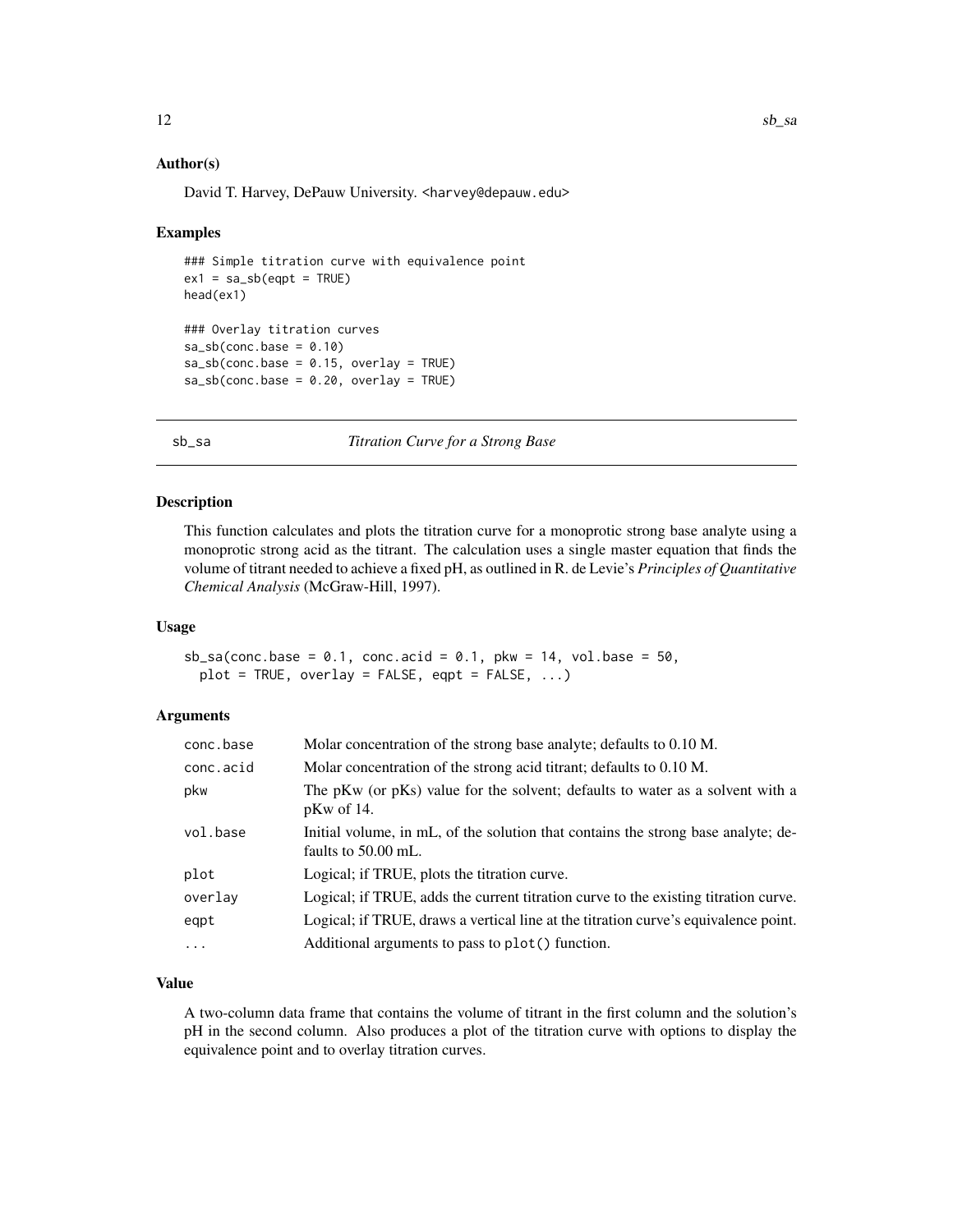#### <span id="page-12-0"></span>triwa\_sb 13

#### Author(s)

David T. Harvey, DePauw University. <harvey@depauw.edu>

#### Examples

```
### Simple titration curve with equivalence point
ex2 = sb\_sa(eqpt = TRUE)head(ex2)
### Overlay titration curves
sb<sub>-</sub>sa(conc.acid = 0.10)
sb<sub>-</sub>sa(conc.acid = 0.15, overlay = TRUE)
sb<sub>-</sub>sa(conc.acid = 0.20, overlay = TRUE)
```
triwa\_sb *Titration Curve for Triprotic Weak Acid*

#### Description

This function calculates and plots the titration curve for a triprotic weak acid analyte using a monoprotic strong base as the titrant. The calculation uses a single master equation that finds the volume of titrant needed to achieve a fixed pH, as outlined in R. de Levie's *Principles of Quantitative Chemical Analysis* (McGraw-Hill, 1997).

#### Usage

```
triwa_sb(conc.acid = 0.1, conc.base = 0.1, pka1 = 4, pka2 = 7,
 pka3 = 10, pkw = 14, vol.acid = 50, plot = TRUE, eqpt = FALSE,
 overlay = FALSE, ...)
```

| conc.acid | Molar concentration of the triprotic weak acid analyte; defaults to 0.10 M.                              |
|-----------|----------------------------------------------------------------------------------------------------------|
| conc.base | Molar concentration of the strong base titrant; defaults to 0.10 M.                                      |
| pka1      | The pKa1 value for the triprotic weak acid analyte; defaults to a pKa1 of 4.                             |
| pka2      | The pKa2 value for the triprotic weak acid analyte; defaults to a pKa2 of 7.                             |
| pka3      | The pKa3 value for the triprotic weak acid analyte; defaults to a pKa3 of 10.                            |
| pkw       | The pKw (or pKs) value for the solvent; defaults to water as a solvent with a<br>$pKw$ of 14.            |
| vol.acid  | The initial volume, in mL, of the solution that contains the weak acid analyte;<br>defaults to 50.00 mL. |
| plot      | Logical; if TRUE, plots the titration curve.                                                             |
| eqpt      | Logical; if TRUE, draws a vertical line at the titration curve's equivalence point.                      |
| overlay   | Logical; if TRUE, adds the current titration curve to the existing titration curve.                      |
| $\cdots$  | Additional arguments to pass to plot() function.                                                         |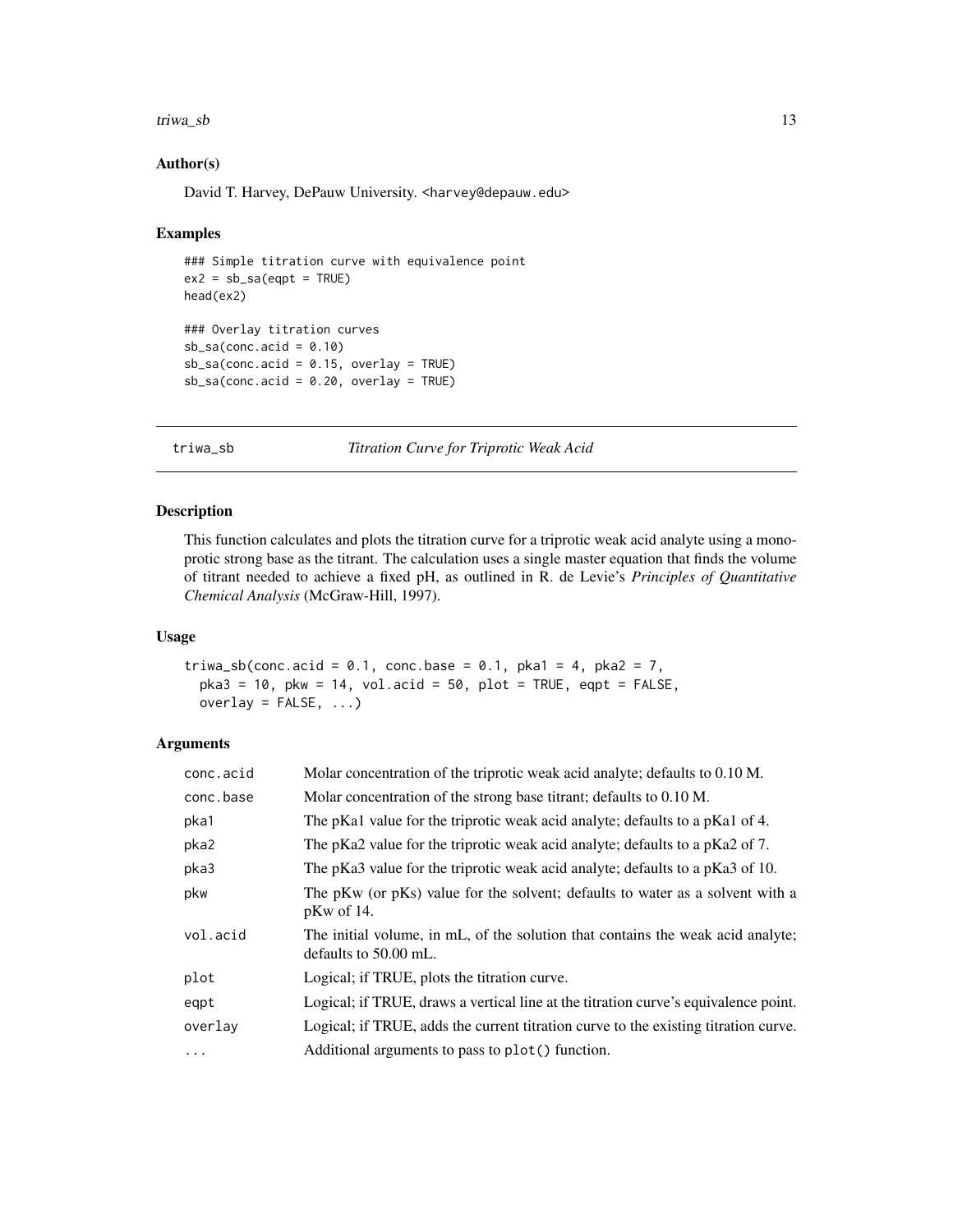#### <span id="page-13-0"></span>Value

A two-column data frame that contains the volume of titrant in the first column and the solution's pH in the second column. Also produces a plot of the titration curve with options to display the equivalence point and to overlay titration curves.

#### Author(s)

David T. Harvey, DePauw University. <harvey@depauw.edu>

#### Examples

```
### Simple titration curve with equivalence points
ex7 = triva_s^{\circ} = TRUE)
head(ex7)
### Overlay titration curves using different pKa1 and pKa2 values
triwa_sb(pka1 = 4, pka2 = 7, pka3 = 10, eqpt = TRUE)
triwa_sb(pka1 = 3, pka2 = 7, pka3 = 11, overlay = TRUE)
triva_s b (pka1 = 5, pka2 = 7, pka3 = 9, overlay = TRUE)
```
triwb\_sa *Titration Curve for a Triprotic Weak Base*

#### Description

This function calculates and plots the titration curve for a triprotic weak base analyte using a monoprotic strong acid as the titrant. The calculation uses a single master equation that finds the volume of titrant needed to achieve a fixed pH, as outlined in R. de Levie's *Principles of Quantitative Chemical Analysis* (McGraw-Hill, 1997).

#### Usage

```
triwb_sa(conc.base = 0.1, conc.acid = 0.1, pka1 = 4, pka2 = 7,
 pka3 = 10, pkw = 14, vol.base = 50, plot = TRUE, eqpt = FALSE,
 overlay = FALSE, ...)
```

| conc.base | Molar concentration of the triprotic weak base analyte; defaults to 0.10 M.                                             |
|-----------|-------------------------------------------------------------------------------------------------------------------------|
| conc.acid | Molar concentration of the strong acid titrant; defaults to 0.10 M.                                                     |
| pka1      | The pKa1 value for the triprotic weak base analyte's conjugat weak acid; de-<br>faults to a pKa1 of 4, or a pKb3 of 10. |
| pka2      | The pKa2 value for the triprotic weak base analyte's conjugat weak acid; de-<br>faults to a pKa2 of 7, or a pKb2 of 7   |
| pka3      | The pKa3 value for the triprotic weak base analyte's conjugat weak acid; de-<br>faults to a pKa3 of 10, or a pKb1 of 4. |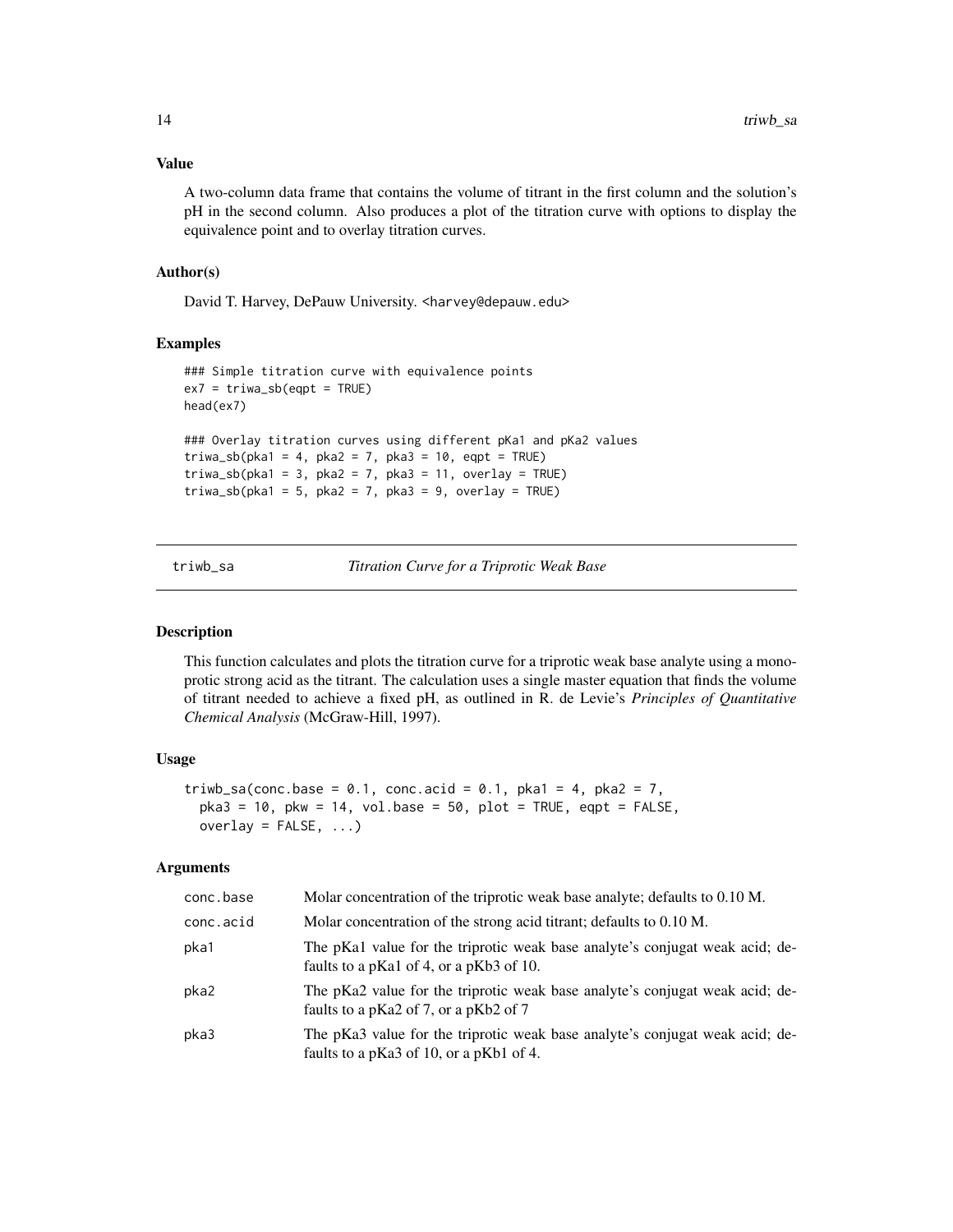#### <span id="page-14-0"></span> $wamix\_sb$  15

| pkw      | The pKw (or pKs) value for the solvent; defaults to water as a solvent with a<br>$pKw$ of 14.            |
|----------|----------------------------------------------------------------------------------------------------------|
| vol.base | The initial volume, in mL, of the solution that contains the weak acid analyte;<br>defaults to 50.00 mL. |
| plot     | Logical; if TRUE, plots the titration curve.                                                             |
| egpt     | Logical; if TRUE, draws a vertical line at the titration curve's equivalence point.                      |
| overlay  | Logical; if TRUE, adds the current titration curve to the existing titration curve.                      |
| $\cdot$  | Additional arguments to pass to plot() function.                                                         |

#### Value

A two-column data frame that contains the volume of titrant in the first column and the solution's pH in the second column. Also produces a plot of the titration curve with options to display the equivalence point and to overlay titration curves.

#### Author(s)

David T. Harvey, DePauw University. <harvey@depauw.edu>

#### Examples

```
### Simple titration curve with equivalence points
ex8 = triwb\_sa(eqpt = TRUE)head(ex8)
### Overlay titration curves using different pKa1 and pKa2 values
triwb_sa(pka1 = 4, pka2 = 7, pka3 = 10, eqpt = TRUE)triwb_sa(pka1 = 3, pka2 = 7, pka3 = 11, overlay = TRUE)triwb_sa(pka1 = 5, pka2 = 7, pka3 = 9, overlay = TRUE)
```
wamix\_sb *Titration Curve for Weak Acid Mixture*

#### Description

This function calculates and plots the titration curve for a mixture of two monoprotic weak acid analyte using a monoprotic strong base as the titrant. The calculation uses a single master equation that finds the volume of titrant needed to achieve a fixed pH, as outlined in R. de Levie's *Principles of Quantitative Chemical Analysis* (McGraw-Hill, 1997).

#### Usage

```
wamix_sb(conc.acid1 = 0.1, conc.acid2 = 0.1, conc.base = 0.1, pka1 = 5,
 pka2 = 8, pkw = 14, vol.acid = 50, plot = TRUE, eqpt = FALSE,
 overlay = FALSE, ...)
```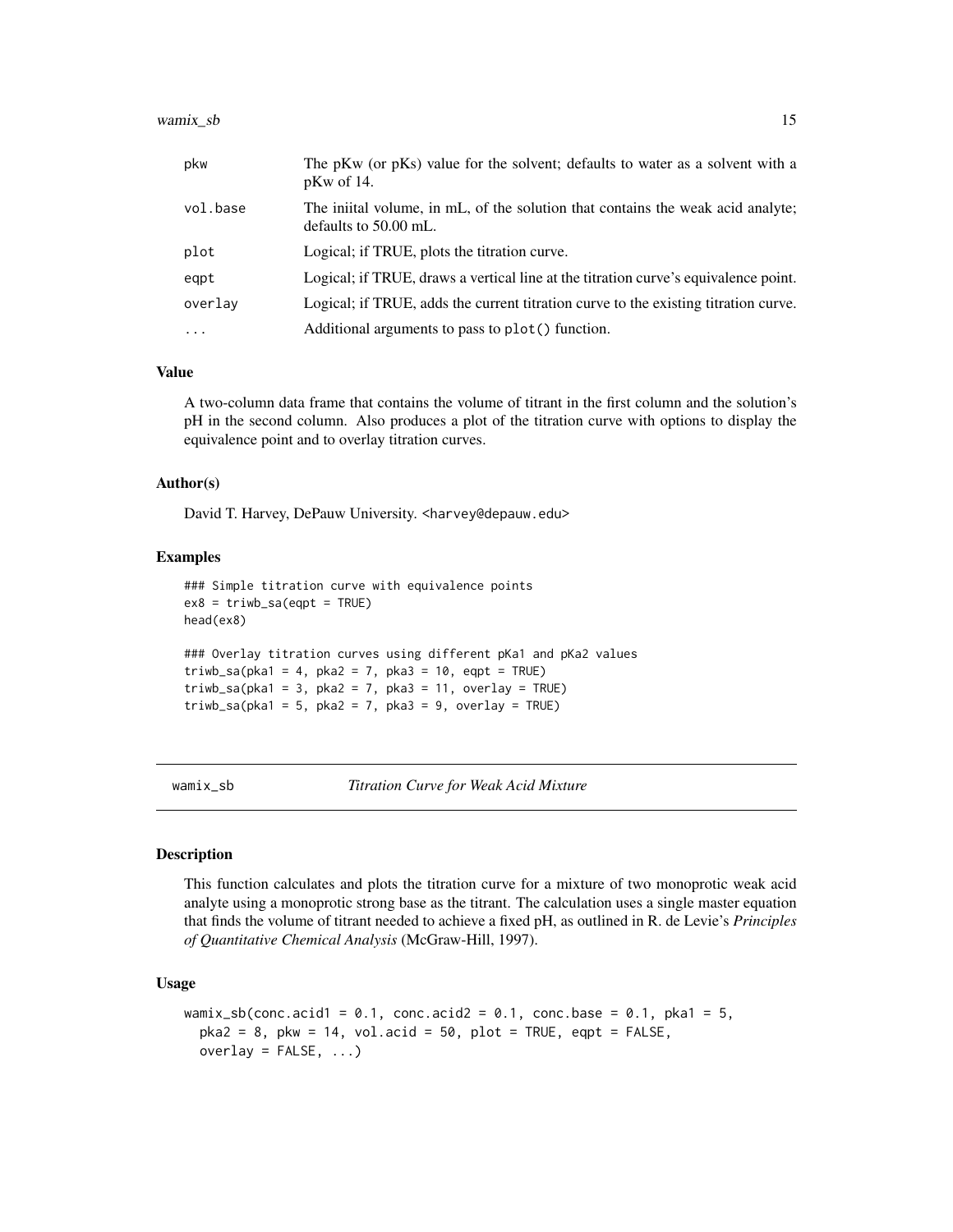#### Arguments

| Molar concentration of the first monoprotic weak acid analyte; defaults to 0.10<br>M.                   |
|---------------------------------------------------------------------------------------------------------|
| Molar concentration of the second monoprotic weak acid analyte; defaults to<br>$0.10 M$ .               |
| Molar concentration of the strong base titrant; defaults to 0.10 M.                                     |
| The pKa value for the first monoprotic weak acid analyte; defaults to a pKa of<br>5.                    |
| The pKa value for the second monoprotic weak acid analyte; defaults to a pKa<br>of $8$ .                |
| The pKw (or pKs) value for the solvent; defaults to water as a solvent with a<br>$pKw$ of 14.           |
| Initial volume, in mL, of the solution that contains the weak acid analytes; de-<br>faults to 50.00 mL. |
| Logical; if TRUE, plots the titration curve.                                                            |
| Logical; if TRUE, draws a vertical line at the titration curve's equivalence point.                     |
| Logical; if TRUE, adds the current titration curve to the existing titration curve.                     |
| Additional arguments to pass to plot() function.                                                        |
|                                                                                                         |

#### Value

A two-column data frame that contains the volume of titrant in the first column and the solution's pH in the second column. Also produces a plot of the titration curve with options to display the equivalence point and to overlay titration curves.

#### Author(s)

David T. Harvey, DePauw University. <harvey@depauw.edu>

#### Examples

```
### Simple titration curve with equivalence points
ex9 = wamix_sbc(eqpt = TRUE)head(ex9)
### Overlay titration curves using different pKa values
wamix_sb(pka1 = 5, pka2 = 8, eqpt = TRUE)
wamix_sb(pka1 = 4, pka2 = 7, overlay = TRUE)
wamix_sb(pka1 = 6, pka2 = 9, overlay = TRUE)
```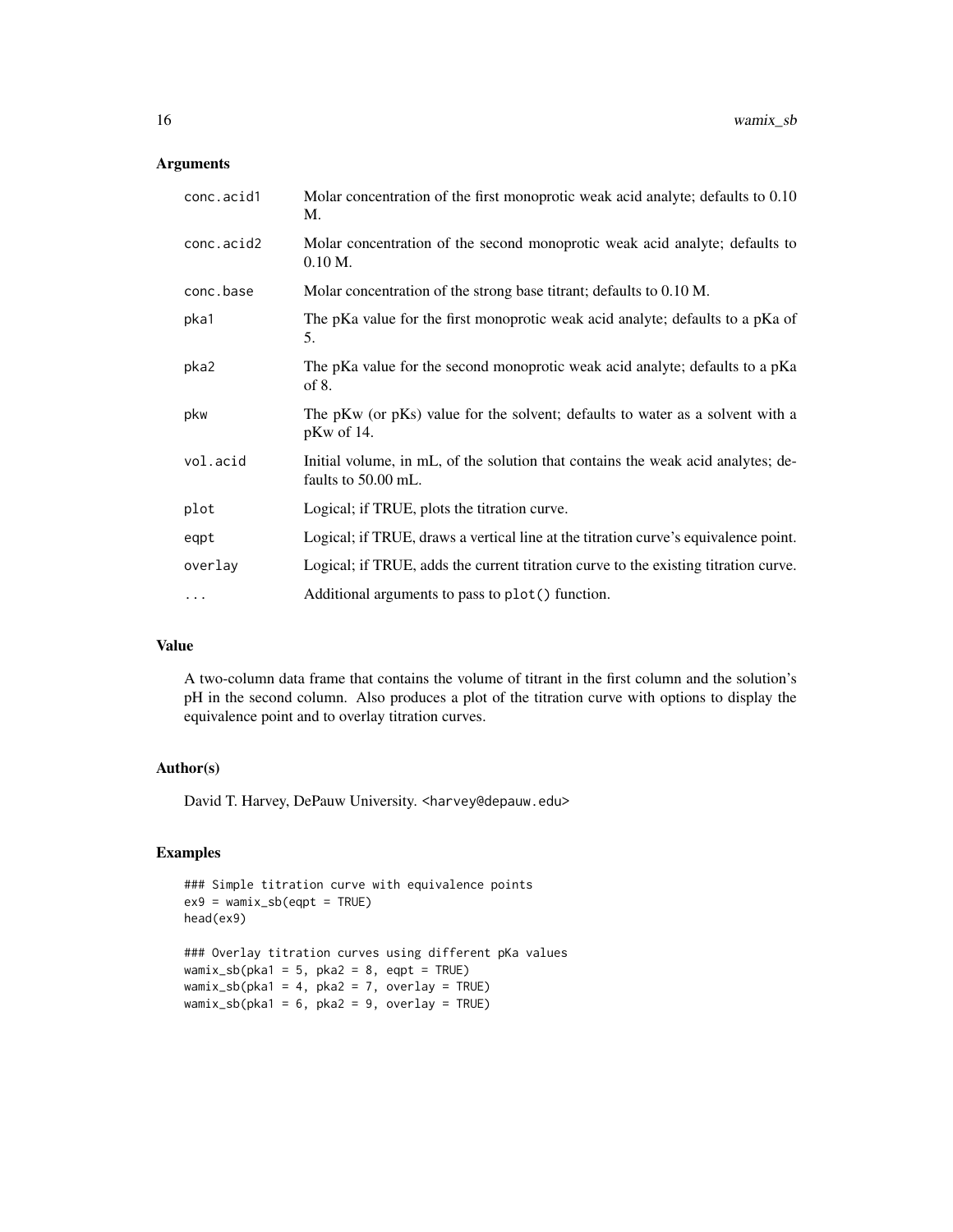#### <span id="page-16-0"></span>Description

This function calculates and plots the titration curve for a monoprotic weak acid analyte using a monoprotic strong base as the titrant. The calculation uses a single master equation that finds the volume of titrant needed to achieve a fixed pH, as outlined in R. de Levie's *Principles of Quantitative Chemical Analysis* (McGraw-Hill, 1997).

#### Usage

 $wa_s$ b(conc.acid = 0.1, conc.base = 0.1, pka = 5, pkw = 14,  $vol. \text{acid} = 50$ ,  $plot = TRUE$ ,  $eqpt = FALSE$ ,  $overlay = FALSE$ , ...)

#### Arguments

| conc.acid  | Molar concentration of the weak acid analyte; defaults to 0.10 M.                                      |
|------------|--------------------------------------------------------------------------------------------------------|
| conc.base  | Molar concentration of the strong base titrant; defaults to 0.10 M.                                    |
| pka        | The pKa value for the weak acid analyte; defaults to a pKa of 5.                                       |
| pkw        | The pKw (or pKs) value for the solvent; defaults to water as a solvent with a<br>$pKw$ of 14.          |
| vol.acid   | Initial volume, in mL, of the solution that contains the weak acid analyte; de-<br>faults to 50.00 mL. |
| plot       | Logical; if TRUE, plots the titration curve.                                                           |
| eqpt       | Logical; if TRUE, draws a vertical line at the titration curve's equivalence point.                    |
| overlay    | Logical; if TRUE, adds the current titration curve to the existing titration curve.                    |
| $\ddots$ . | Additional arguments to pass to plot() function.                                                       |

#### Value

A two-column data frame that contains the volume of titrant in the first column and the solution's pH in the second column. Also produces a plot of the titration curve with options to display the equivalence point and to overlay titration curves.

#### Author(s)

David T. Harvey, DePauw University. <harvey@depauw.edu>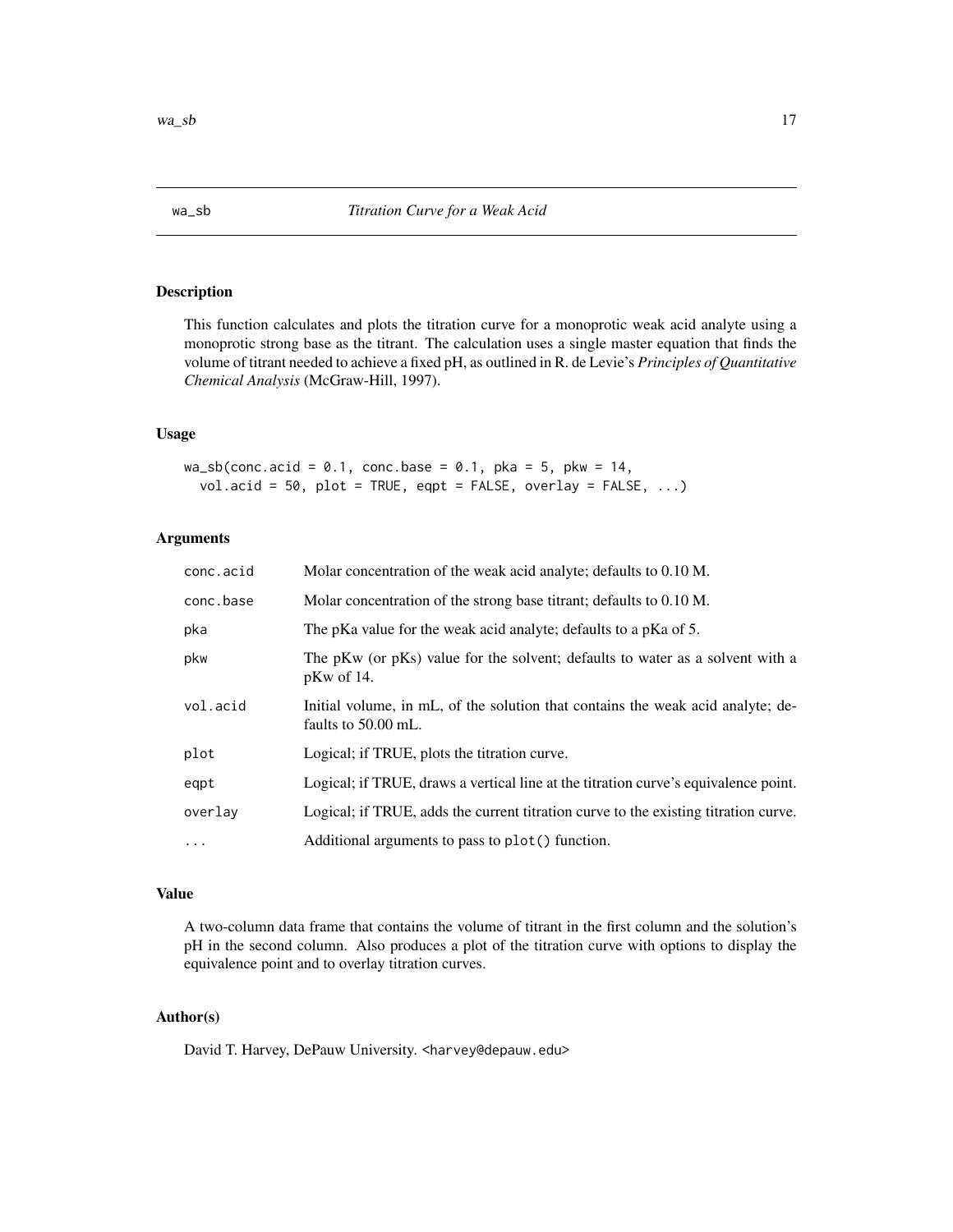#### Examples

```
### Simple titration curve with equivalence point
ex3 = wa_s b(eqpt = TRUE)head(ex3)
### Overlay titration curves using different pKa values
wa_s b(pka = 5, eqpt = TRUE)wa_s b(pka = 7, overlay = TRUE)wa_s b(pka = 9, overlay = TRUE)### Overlay titration curve for strong acid and weak acid
sa_sb(eqpt = TRUE)
wa_sb(overlay = TRUE)
```
wbmix\_sa *Titration Curve for Weak Base Mixture*

#### Description

This function calculates and plots the titration curve for a mixture of two monoprotic weak base using a monoprotic strong acid as the titrant. The calculation uses a single master equation that finds the volume of titrant needed to achieve a fixed pH, as outlined in R. de Levie's *Principles of Quantitative Chemical Analysis* (McGraw-Hill, 1997).

#### Usage

```
wbmix_sa(conc.base1 = 0.1, conc.base2 = 0.1, conc.acid = 0.1, pka1 = 6,
 pka2 = 9, pkw = 14, vol.base = 50, plot = TRUE, eqpt = FALSE,
 overlay = FALSE, ...)
```

| conc.base1 | Molar concentration of the first monoprotic weak base analyte; defaults to 0.10<br>M.                                         |
|------------|-------------------------------------------------------------------------------------------------------------------------------|
| conc.base2 | Molar concentration of the second monoprotic weak base analyte; defaults to<br>$0.10 M$ .                                     |
| conc.acid  | Molar concentration of the strong acid titrant; defaults to 0.10 M.                                                           |
| pka1       | The pKa value for the first monoprotic weak base analyte's conjugate weak acid;<br>defaults to a $pKa$ of 6, or a $pKb$ of 8. |
| pka2       | The pKa value for the second monoprotic weak base analyte's conjugate weak<br>acid; defaults to a pKa of 9, or a pKb of 5.    |
| pkw        | The pKw (or pKs) value for the solvent; defaults to water as a solvent with a<br>$pKw$ of 14.                                 |
| vol.base   | Initial volume, in mL, of the solution that contains the weak base; defaults to<br>$50.00$ mL.                                |

<span id="page-17-0"></span>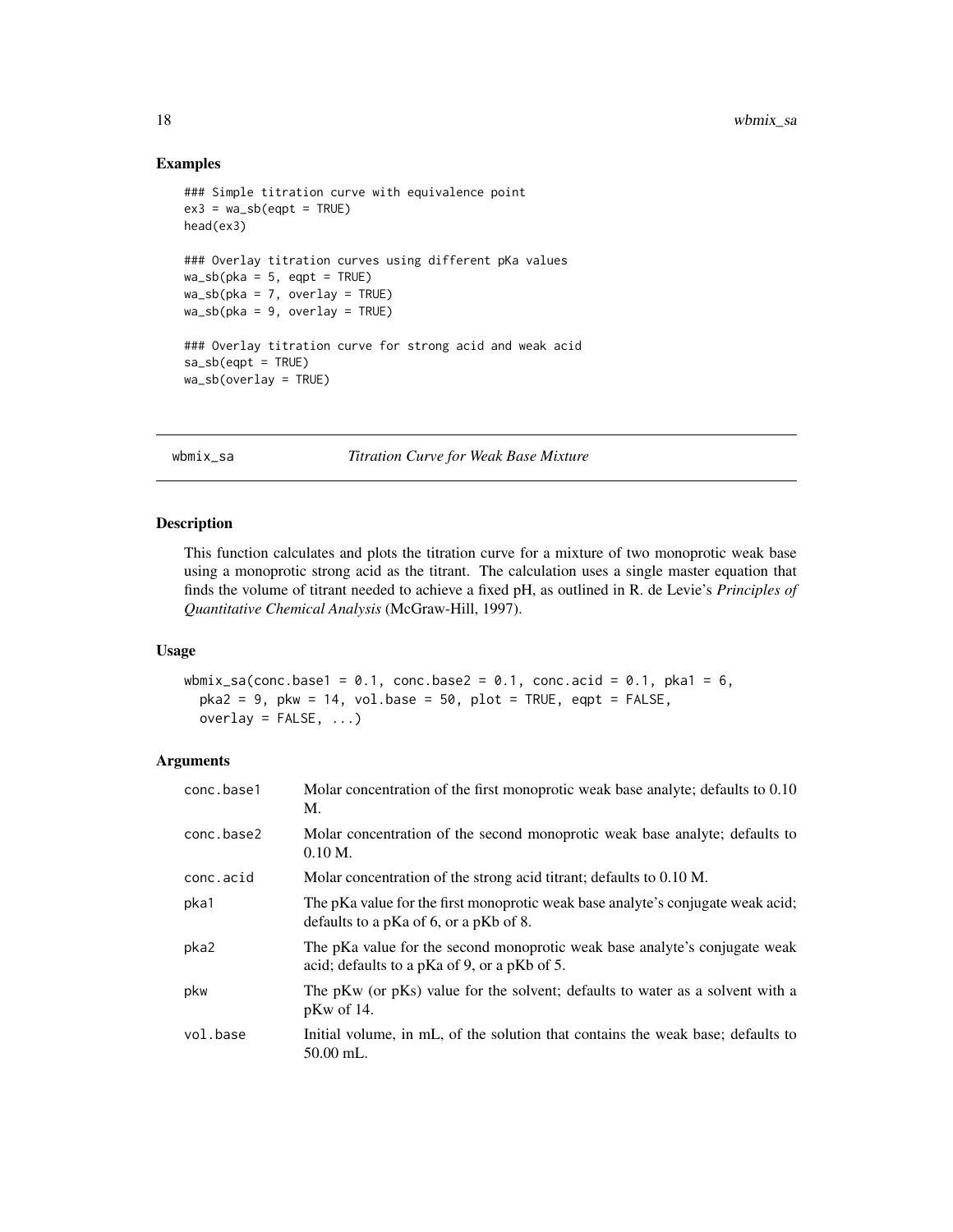<span id="page-18-0"></span>

| plot    | Logical; if TRUE, plots the titration curve.                                        |
|---------|-------------------------------------------------------------------------------------|
| eapt    | Logical; if TRUE, draws a vertical line at the titration curve's equivalence point. |
| overlav | Logical; if TRUE, adds the current titration curve to the existing titration curve. |
| .       | Additional arguments to pass to plot() function.                                    |

#### Value

A two-column data frame that contains the volume of titrant in the first column and the solution's pH in the second column. Also produces a plot of the titration curve with options to display the equivalence point and to overlay titration curves.

#### Author(s)

David T. Harvey, DePauw University. <harvey@depauw.edu>

#### Examples

```
### Simple titration curve with equivalence points
ex10 = whmix\_sa(eqpt = TRUE)head(ex10)
### Overlay titration curves using different pKa values
wbmix_sa(pka1 = 5, pka2 = 8, eqpt = TRUE)
wbmix_sa(pka1 = 4, pka2 = 7, overlay = TRUE)
whmix\_sa(pka1 = 6, pka2 = 9, overlay = TRUE)
```
wb\_sa *Titration Curve for a Weak Base*

#### Description

This function calculates and plots the titration curve for a monoprotic weak base analyte using a monoprotic strong acid as the titrant. The calculation uses a single master equation that finds the volume of titrant needed to achieve a fixed pH, as outlined in R. de Levie's *Principles of Quantitative Chemical Analysis* (McGraw-Hill, 1997).

#### Usage

```
wb\_sa(conc.acid = 0.1, conc.base = 0.1, pka = 9, pkw = 14,vol.\text{base} = 50, plot = TRUE, eqpt = FALSE, overlap = FALSE, ...)
```

| conc.acid | Molar concentration of the strong acid titrant; defaults to 0.10 M.                                                                |
|-----------|------------------------------------------------------------------------------------------------------------------------------------|
| conc.base | Molar concentration of the weak base analyte; defaults to 0.10 M.                                                                  |
| pka       | The pKa value for the weak base analyte's conjugate weak acid; defaults to a<br>pKa of 9, or a pKb of 5 for the weak base analyte. |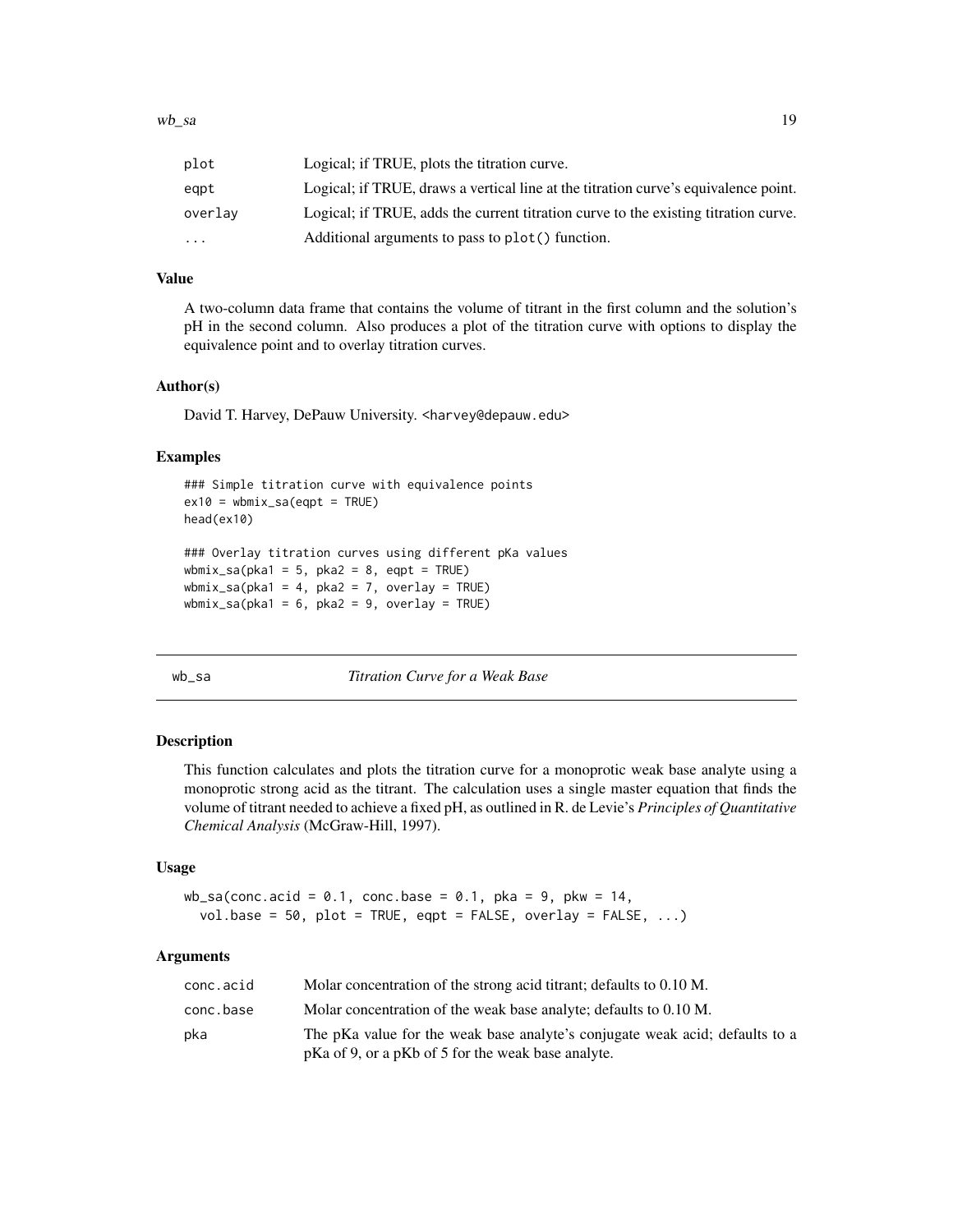| pkw      | The pKw (or pKs) value for the solvent; defaults to water as a solvent with a<br>$pKw$ of 14.          |
|----------|--------------------------------------------------------------------------------------------------------|
| vol.base | Initial volume, in mL, of the solution that contains the weak base analyte; de-<br>faults to 50.00 mL. |
| plot     | Logical; if TRUE, plots the titration curve.                                                           |
| eqpt     | Logical; if TRUE, draws a vertical line at the titration curve's equivalence point.                    |
| overlay  | Logical; if TRUE, adds the current titration curve to the existing titration curve.                    |
| $\cdot$  | Additional arguments to pass to plot() function.                                                       |

#### Value

A two-column data frame that contains the volume of titrant in the first column and the solution's pH in the second column. Also produces a plot of the titration curve with options to display the equivalence point and to overlay titration curves.

### Author(s)

David T. Harvey, DePauw University. <harvey@depauw.edu>

#### Examples

```
### Simple titration curve with equivalence point
ex4 = wb\_sa(eqpt = TRUE)head(ex4)
### Overlay titration curves using different pKa values
wb\_sa(pka = 9, eqpt = TRUE)wb_sa(pka = 7, overlay = TRUE)
wb_sa(pka = 5, overlay = TRUE)
### Overlay titration curve for strong base and weak base
sb<sub>-</sub>sa(eqpt = TRUE)
wb_sa(overlay = TRUE)
```